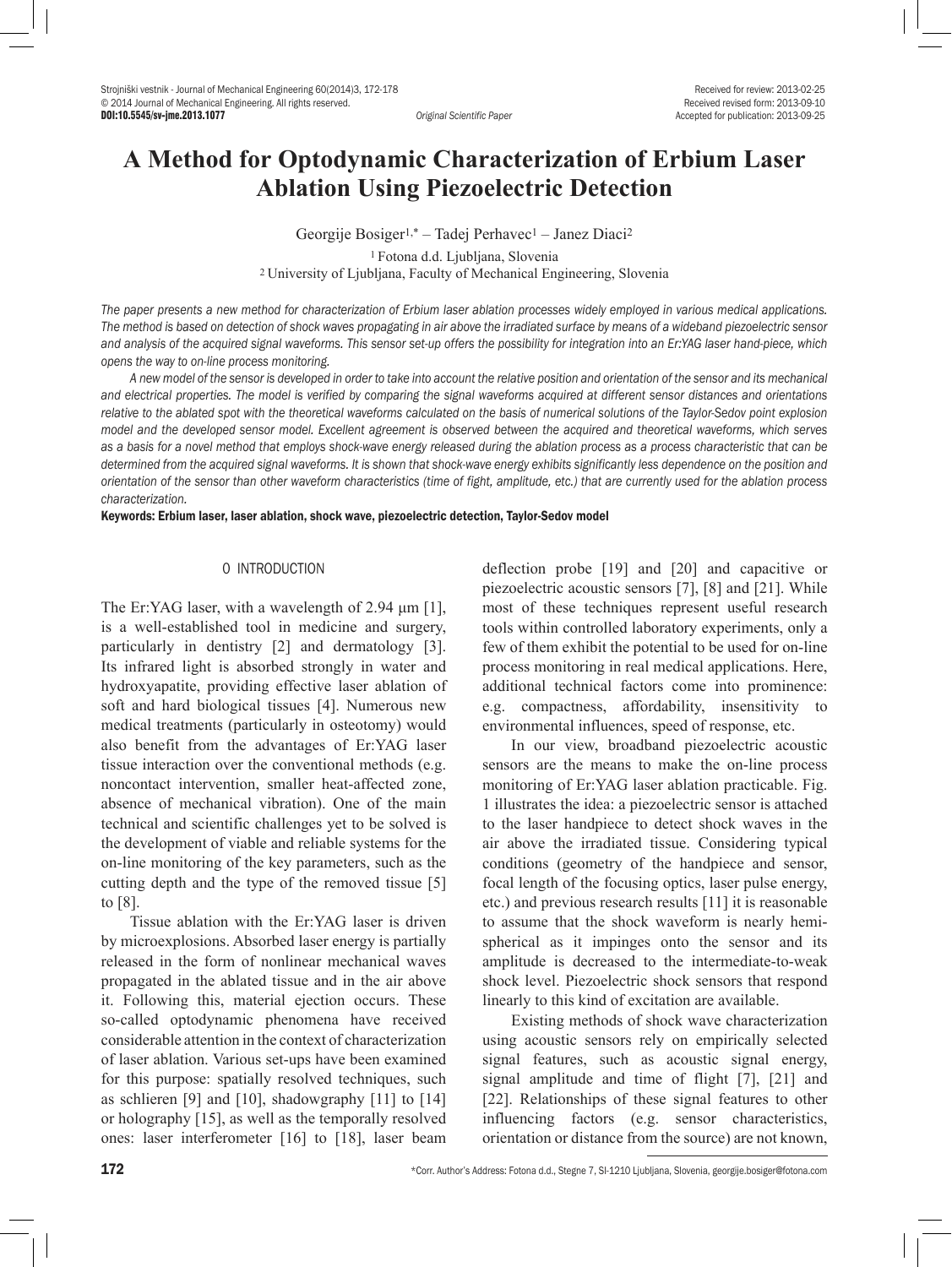thus limiting the applicability of these methods to strictly controlled conditions.



Fig. 1. *Schematic representation of a set-up for optodynamic characterization of the laser ablation processes: shock wave (SW), piezoelectric sensor (PE), Er:YAG laser ablation beam (LB)*

In this paper we propose another approach that opens the way to on-line process monitoring. We develop a new model of the sensor that takes into account the relative position and orientation of the sensor as well as its mechanical and electrical properties. We verify the model by comparing signals, detected at different sensor distances and orientations relative to the ablated spot, with the theoretical waveforms determined from a numerical solution of the point explosion model [23], taking into account the model of the piezoelectric sensor. Observing excellent agreement between the theoretical and experimental waveforms, we propose a novel method that employs shock-wave energy released during the ablation process as a process characteristic that is almost independent of the exact geometrical properties of the detection set-up.

#### 1 THEORY

In this section, a new model of a piezoelectric shock sensor is presented. The finite size of the sensor and its mechanical and electrical characteristics are taken into account. Next, a numerical procedure is described that allows the determination of theoretical pressure waves at the sensor surface employing the Taylor-Sedov point explosion model.

## 1.1 Piezoelectric Sensor Model

The theoretical description is simplified on the assumption that the incident shock wave, during the propagation over the piezoelectric transducer surface, can be approximated as a linear spherical acoustic

wave [24]. For a Taylor-Sedov explosion, this applies well for an intermediate or weak shock over a small distance of propagation. With this assumption, the pressure transient at a given point  $r<sub>s</sub>$  on the transducer can be expressed by the pressure in a centre point  $r_0$  of the transducer, using the equation:

$$
\Delta p(t, r_s) = \frac{r_s}{r_0} \Delta p \left( t - \frac{r_s - r_0}{u_0}, r_0 \right),\tag{1}
$$

where  $u_0$  is the shock propagation speed which is determined using the point explosion model, and where it is expressed as a function of the distance from the source P and the released energy:  $u_0 = u_0(r_0, E)$ .



Fig. 2. *Geometrical relations used in derivation of the sensor model - placement of the sensor relative to the ablation spot (P): side view (above), top view (below)*

We also disregard all the effects that result due to a change of the acoustic impedance, assuming that these affect the amplitude and not the waveform. With this assumption we write:

$$
F_a(t; \mathbf{r}_0) \propto \int_{A_s} \Delta p(t, r_s) \, \mathrm{d}A_s, \tag{2}
$$

where  $F_a(t; \mathbf{r_0})$  is the force that acts on the sensor in its axial direction, and  $\Delta p(t,r_s)$  is the pressure transient at a point on surface *As* of the sensor (see Fig. 2). Vector **r<sub>0</sub>** points to the sensor centre and can be expressed by the horizontal  $s_0$  and vertical  $h_0$  distance. Inserting Eq. (1) into (2) and substituting *Δp* with a spherical impulse disturbance  $\delta$ , we get Rayleigh's integral [25]:

$$
h(t; \mathbf{r}_0) = r_0 \cdot \int_{A_s} \frac{\delta \left( t - \frac{r_s - r_0}{u_0}, r_0 \right)}{r_s} dA_s.
$$
 (3)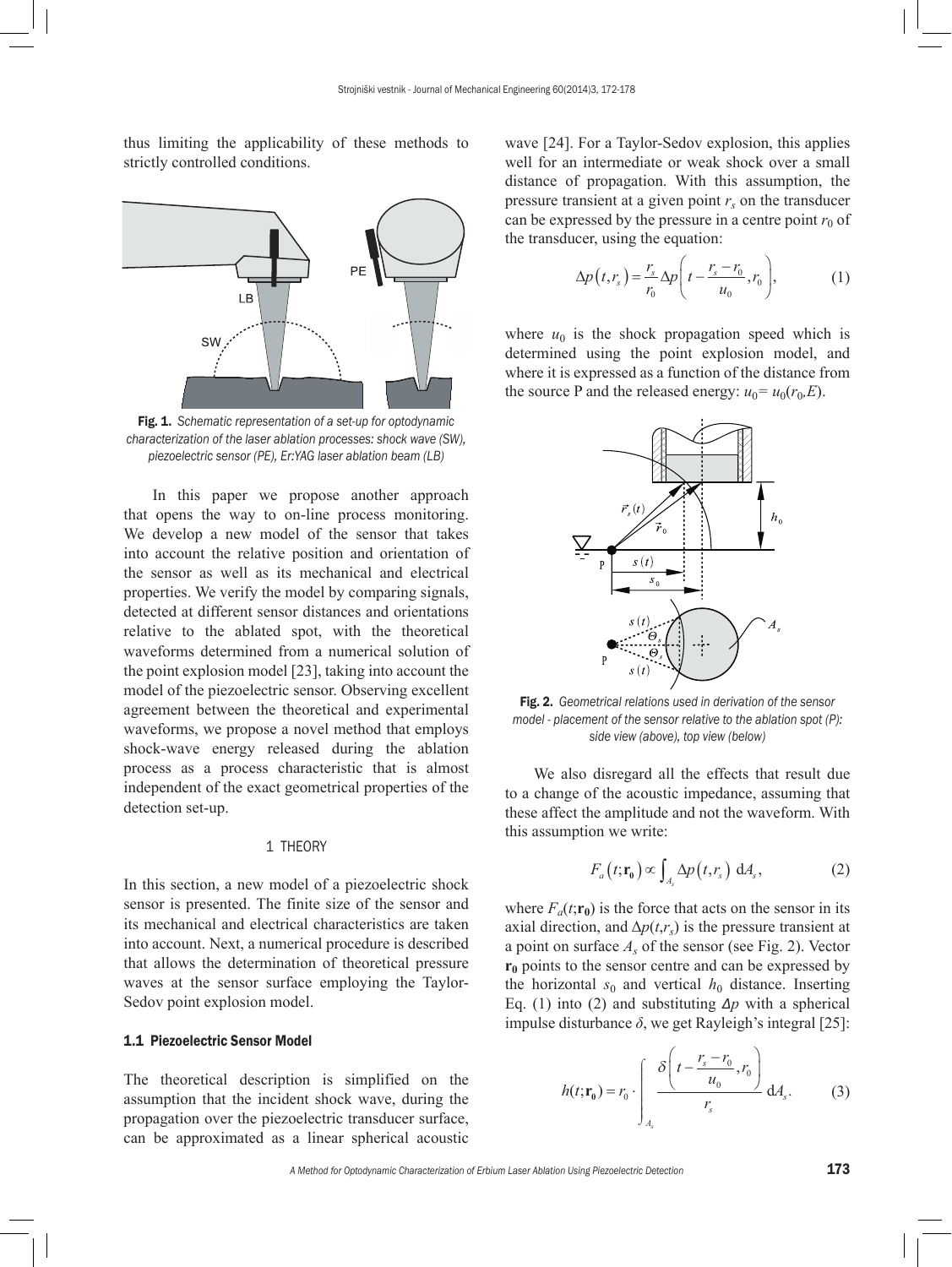The above equation represents the response of a sensor with a finite aperture to a spherical impulse disturbance. Assuming a cylindrical sensor with a flat aperture, it is possible to express  $h(t; \mathbf{r}_0)$  in terms of the angle  $\Theta_s(t; \mathbf{r}_0)$  determined by the intersection of the projected spherical wave onto the sensor aperture as shown on Fig. 2:

$$
h(t; \mathbf{r}_0) = 2u_0 r_0 \Theta_s(t; \mathbf{r}_0). \tag{4}
$$

Using the superposition principle, we find that the force acting on a sensor of finite size is proportional to the convolution of a pressure transient  $\Delta p(t,r_0)$  in the centre of the transducer and the signal waveform  $\Theta_s$  $(t;\mathbf{r}_0)$  representing the impulse response of the finite sensor aperture:

$$
F_a(t; \mathbf{r}_0) \propto \Delta p(t, r_0) * \Theta_s(t; \mathbf{r}_0). \tag{5}
$$

In order to take into account the electrical and mechanical characteristics, we treat the sensor as a one-dimensional element, where deformation that generates electric current acts only in its axial direction. The basis for this assumption represents the design of the piezoelectric acoustic sensor, where the sensor housing and the insulation suppresses the radial excitations (see Fig. 2). Pure elastic deformations of the sensing element are assumed. With these assumptions, linear static and dynamic characteristics apply.

The Piezoelectric transducer is represented with a current source and capacitor  $C_s$  in parallel [26]. Parallel resistance of the sensing element is usually large and can be neglected. Taking into account the capacitance of the cable  $C_c$  and the resistive load  $R_L$ , we get a transfer function for a linear piezoelectric force sensing element, Eq. (6), where  $\tau = R_L$  ( $C_s$  $+C_c$ ) is the time constant, *d* the piezoelectric charge constant and *V* the measured voltage. *H*(*s*) represents the dynamic characteristics of the elastic piezoelectric structure, where natural frequencies can be determined by measuring electrical impedance on an impedance analyzer [26].

By analyzing the transfer function in Eq. (6) we can conclude that the sensor's sensitivity in steady state is inversely proportional to the total capacitance. Due to this capacitance, the sensor behaves as a high pass RC filter with time constant *τ*. The sensor output is in the frequency region between  $1/(2\pi\tau)$  and the first natural frequency of the piezoelectric element is proportional to the force *Fa*.

$$
\frac{V(s)}{F_a(s)} = \frac{d}{c_s + c_c} \frac{\tau s}{1 + \tau s} \frac{1}{H(s)}.
$$
(6)

#### 1.2 Shock-Wave Propagation Model

We employ the Taylor-Sedov point explosion model to model propagation of the spherical shock wave [23]. The model assumes that a finite amount of energy *E* is released instantly in an infinitesimal volume of a perfect gas. Propagation of the blast wave is described by a set of hyperbolic partial differential equations in the Euler form:

$$
\mathbf{U}_t + \mathbf{F}(\mathbf{U})_r = \mathbf{S}(\mathbf{U}),\tag{7}
$$

where **U** is the vector of the conserved variables,  **their fluxes and**  $**S**(**U**)$  **the geometric source** term that results from the transformation of the Euler equations to the spherical coordinates. Subscripts denote partial derivatives with respect to the independent variables; time *t* and radius *r*. Primitive variables are the mass density  $\rho(r,t)$ , fluid speed  $v(r,t)$ and pressure  $p(r,t)$ . Propagation at shock wave-front  $r = r<sub>s</sub>(t)$  is governed by the Rankine-Hugoniot jump conditions.

Transition to dimensionless space  $\zeta = r/r_c$  and time  $\tau = t/t_c = c_0 \cdot t/r_c$  coordinates is performed [23] using the characteristic radius  $r_c = (\alpha E / k p_0)^{1/3}$  that depends on the released energy  $E$ , where  $c_0$  is the sound speed,  $\alpha = 1.175$  and heat capacity ratio  $\kappa = 1.4$ . Primitive variables are normalized with their respective values in the undisturbed gas. The solution thus becomes independent of the released energy and undisturbed gas state, therefore, numerical calculation can be performed once and scaling back into dimensional coordinates adapts it to the given conditions.

In the intermediate and weak shock range, only a numerical solution of the model is obtainable. We use an explicit discrete conservative numerical scheme [27]:

$$
\mathbf{U}_{i}^{n+1} = \mathbf{U}_{i}^{n} - \frac{\Delta t}{\Delta r} \Big[ \mathbf{F}_{i+1/2} - \mathbf{F}_{i-1/2} \Big] + \Delta t \mathbf{S}_{i},
$$
 (8)

where  $\Delta t$  and  $\Delta r$  denote time and spatial steps, respectively. The second order WAF finite volume explicit method is used for the calculation of the fluxes [27]:

$$
\mathbf{F}_{i+1/2} = \mathbf{F}(\overline{\mathbf{W}}_{i+1/2}),\tag{9}
$$

where the mean average state equals:

$$
\overline{\mathbf{W}}_{i+1/2} = \frac{1}{2} (\mathbf{W}_{i}^{n} + \mathbf{W}_{i+1}^{n}) -
$$
  
 
$$
- \frac{1}{2} \sum_{k=1}^{N} sign(c_{k}) \varphi_{k} \left[ \mathbf{W}_{i+1/2}^{(k+1)} + \mathbf{W}_{i+1/2}^{(k)} \right].
$$
 (10)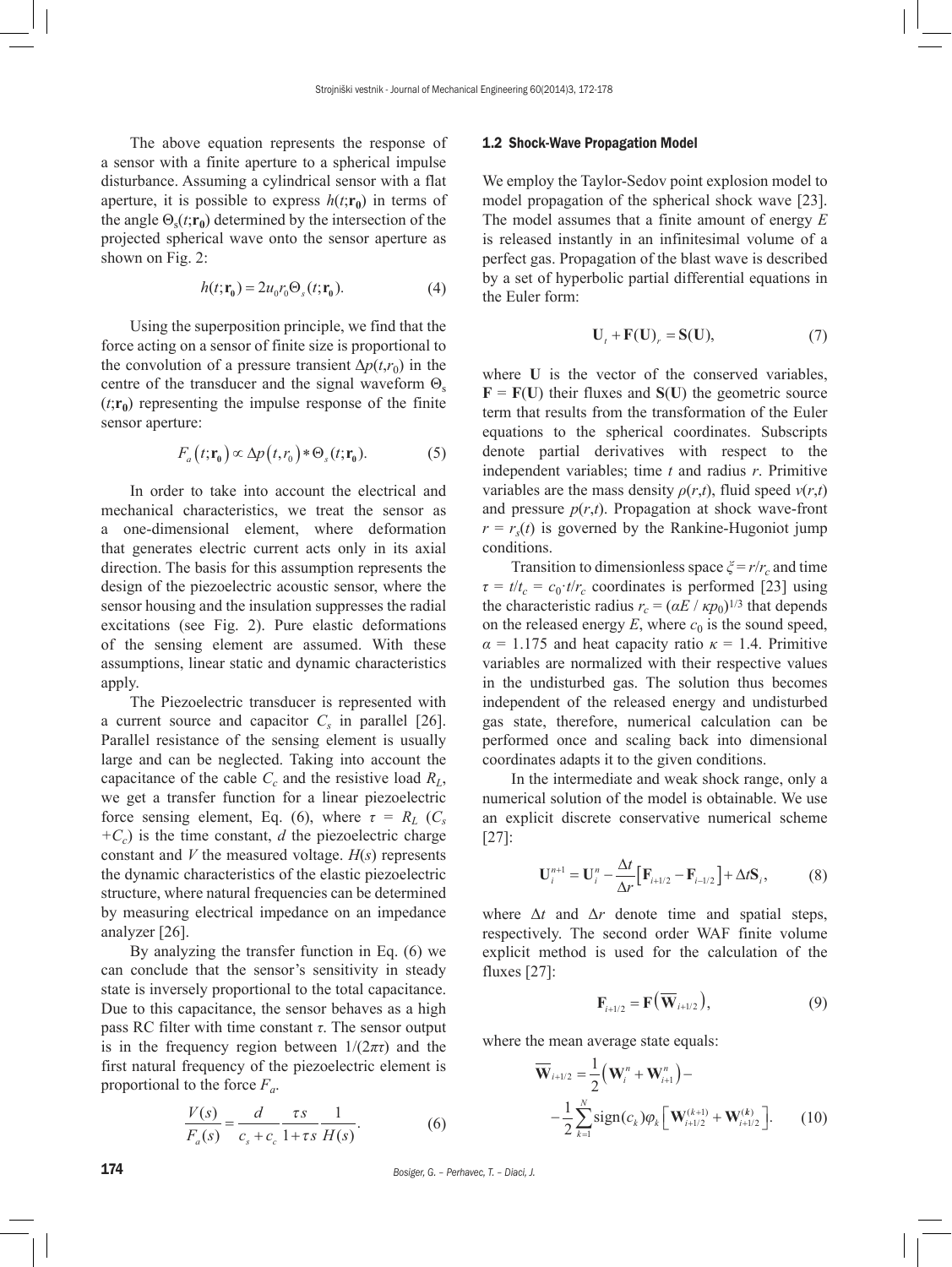**W** denotes the vector of primitive variables and  $c_k$  the Courant's number. Intercell states are computed with an approximate HLLC Riemann solver [27]. The Van Leer limiter  $\phi$  is used to prevent numerical oscillations. Time integration is performed with the forward Euler method. An analytical solution of the strong shock theory serves as an initial condition for the numerical computation.



Fig. 3. *Normalized theoretical waveforms retarded by the acoustic wave-front propagation time*

Computation is performed over the dimensionless time interval  $1 \leq \tau \leq 35$ . The grid is equally spaced with 215 points for both independent variables. In the scope of this paper, only pressure is used. According to the model, the pressure transient in a given point is a function of two parameters – the distance from the source  $r_s$  and the released energy  $E$ . Calculated pressure transients, normalized by the shock pressure amplitude, are shown in Fig. 3 for dimensionless distances *ξs*: 2 (dashed), 8, 14, 20, 26 and 32 on a time scale retarded by the time of flight of the acoustic wave-front to facilitate waveform comparison. Fig. 3 illustrates a common characteristic of spherical shock waves: the duration of the compression phase increases with distance *ξs* due to supersonic shock wave-front propagation while the duration of the rarefaction phase remains constant.

#### 2 EXPERIMENT

We use water as the tissue phantom for the purpose of stable and repeatable experimental validation. At the particular Erbium laser wavelength, water trapped or bonded to the tissue plays a key role in tissue ablation. Explosive expansion of laser-heated water generates strong shock waves that propagate in air above the ablated surface, followed by material ejection. The key difference between the ablation of water and the tissue is in the form of the surface on which the

resulting shock waves are generated. Water and some soft tissues form a quasi-ideal half-space whereas hard tissues usually form complicated geometry that varies from pulse to pulse during the ablation and affects the spread of the shock wave. The results obtained by ablating the water surface are relevant for the laser surgery in which the shallow holes (craters) are prepared. For laser drilling of deep holes, an appropriate shock-wave propagation model has not yet been developed. In this case the accuracy of the presented method is questionable.



Fig. 4. *Experimental set-up: shock wave (SW), piezoelectric sensor (PE), photo-diode (PD), oscilloscope (OSC, pulse generator (PG), personal computer (PC)*

The experimental system used to validate the above model is shown in Fig. 4. A free-running Er:YAG laser (Fidelis Plus III, Fotona) is used to irradiate the water surface as it forms a quasi-ideal half-space. The focal point of the laser exit optics is located on the water surface with a spot diameter of 0.9 mm. A signal from a pulse generator triggers the laser system, also setting the pulse duration of the laser flash lamp (45 μs). The supply voltage for laser pumping has been set to 650 V. Resulting laser pulses are short ( $\approx$ 2 μs), causing generation of a single shock wave rather than several that are typical for longer pulses [22]. The pulse energy was measured (Nova II, Ophir), where the mean value was 3.14 mJ with a std. deviation of 0.16 mJ. A piezoelectric sensor (CA-1135, Dynasen) with a PZT-5A crystal disc of 1 mm in diameter was translated in parallel and perpendicular to the water surface using two linear stages with micrometer screws.

Responses were measured at three different horizontal distances (7.25, 10.25 and 13.25 mm) and six vertical ones (10, 12, 14, 16, 18 and 20 mm). Six repetitions on each configuration were conducted. The measured signals were sampled using a digital oscilloscope (Agilent DSO6034A) with 300 MHz bandwidth and 12 bit digitization. Signal acquisition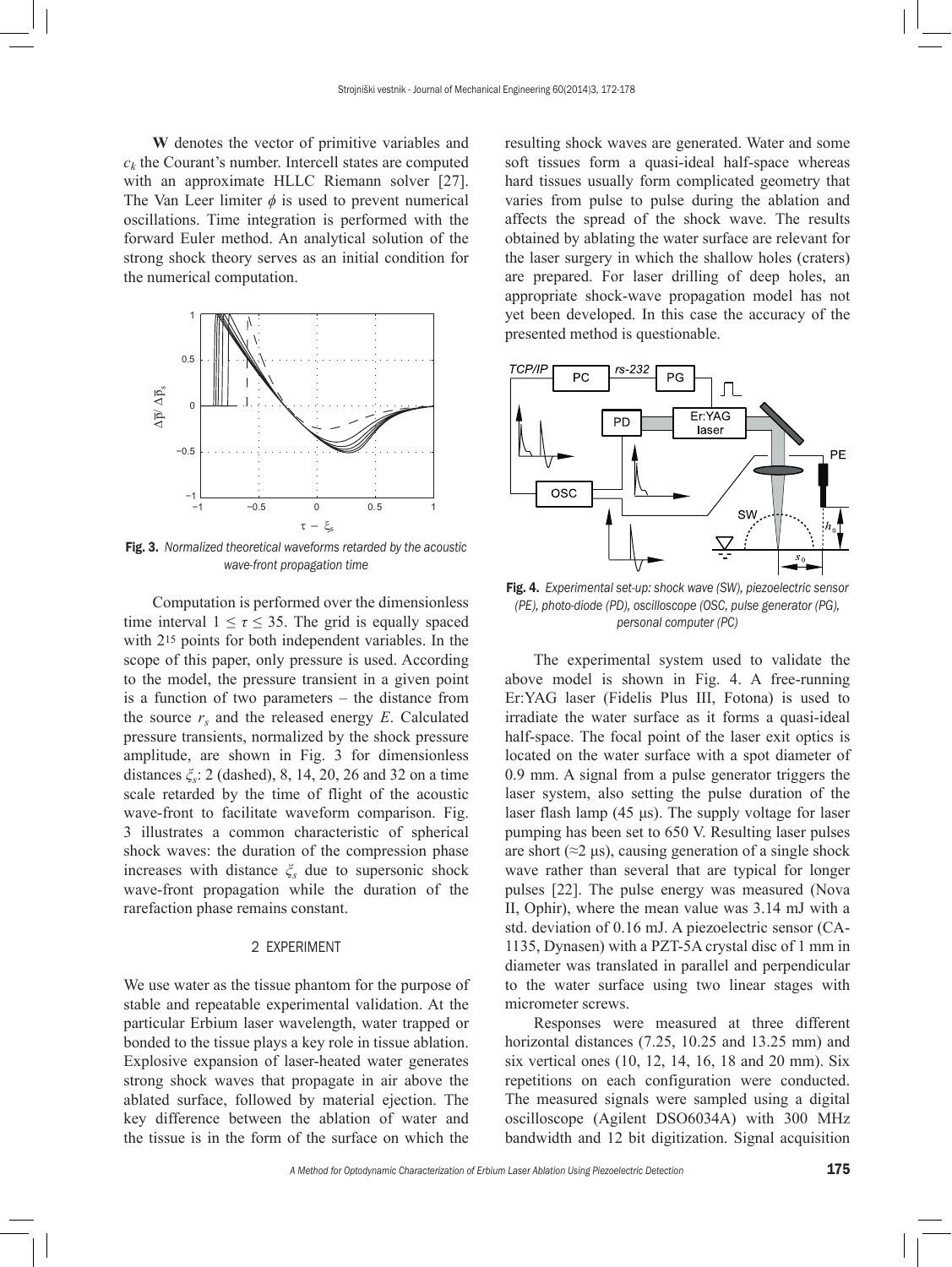was triggered by a signal from an InAs photodiode (J12, Teledyne), mounted behind the back laser mirror. The signals were sent to a PC where they were saved. Room temperature and pressure were measured:  $T_0$  = 298 K,  $p_0$  = 996 mbar, using standard meteorological equipment.

# 3 RESULTS AND DISCUSSION

We validate the described model by comparing the theoretical and measured waveforms. To enable this, the released energy is determined for every measured signal by measuring the duration of the compression phase of the measured signal.

Transforming the numerical solution of the point explosion to the dimensional coordinates and using the model of the sensor, we determine a function (Eq. 11) that describes the duration of the compression waveform phase  $t_p$  as a function of characteristic radius r<sub>c</sub>, given the influencing parameters: relative position of the sensor to ablation spot (determined by  $s_0$  and  $h_0$ ) and the sound speed  $c_0$  which is estimated from the measured room temperature. The function is formulated as a spline with 41 data points (knots) along the characteristic radius  $r_c$  for values between 0.8 and 2.8 mm, whilst other parameters are held constant. At each data point a theoretical waveform (signal) is found first, from which time  $t_n$  is then determined. The same procedure is repeated for other sensor positions.

$$
t_p = f(r_c; s_0, h_0, c_0).
$$
 (11)

Using measured data for  $t_p$  we numerically solve the above equation for  $r_c$ . Released energy for the spherical blast wave *E* is then determined from the definition of the characteristic radius  $r_c$ . Duration  $t_p$  is determined by normalizing the signal with its peak value and searching for the time interval where the normalized amplitude exceeds the threshold value of 0.1 (10%). Signals are normalized because of simplifications of the theoretical model, where absolute signal values are unknown, Eq. (2), as the sensor is not calibrated.

The results are shown in Fig. 5. *Eh* is the released energy for the half-space in which the shock wave forms a hemisphere  $(E_h = E/2)$ . No systematic dependency of  $E_h$  on sensor positions ( $s_0$ ,  $h_0$ , defined as shown in Figs. 2 and 4) is observed. It is to be noted that only sensor position  $(s_0, h_0)$ varies in this experiment, while all other parameters (especially laser energy) remain the same. Pulse-topulse variations of  $E_h$  within a sequence of repeated measurements, indicated by the error bars in Fig. 5, are mainly due to pulse-to-pulse variations of the laser pulse energy. We take the observation that  $E_h$  does not exhibit systematic dependency on sensor position as evidence that the described model correctly describes the key features of the signals and the set-up. It is of interest to note the obtained  $E_h$  value: its estimated mean value at 0.16 mJ (and std. dev. of 0.02 mJ) implies that about 5% of the incident laser pulse is converted into the energy of the shock wave.

Using estimated released energies *Eh*, normalized theoretical signals are determined and compared to corresponding measured signal waveforms. Fig. 6 shows two limiting examples, characterized by high (53°) and low (20°) angles of incidence between the shock wave-front and the sensor aperture normal.

In both examples, good agreement of the positive (compressive) phase duration is observed between the theoretical and measured waveforms. This is



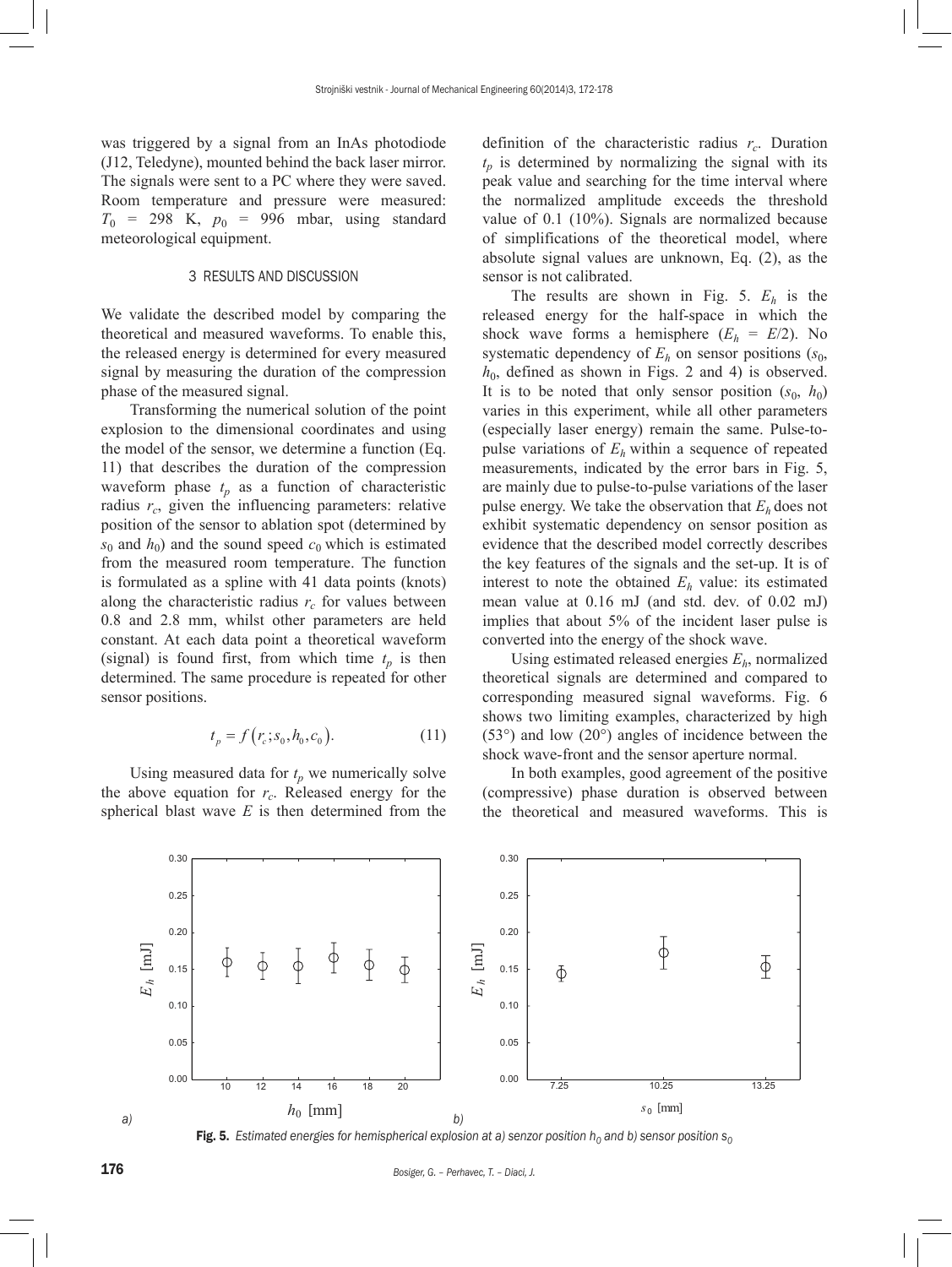expected since this parameter was used to estimate released energy. In the negative (rarefaction) phase, the measured and theoretical signals differ. These differences are the consequence of various effects that are not taken into account by the presented model (e.g. arrival of water droplets and natural vibrations of the sensor structure, diffraction of the wave, etc.).



Fig. 6. *Comparison of measured and theoretical signals (dashed) for two different positions of the transducer relative to the ablation point, a)*  $s_0 = 13.25$  *mm, h<sub>0</sub> = 10 mm and b)*  $s_0$  = 7.25 mm,  $h_0$  = 20 mm

As a further step in model validation, we compare the theoretical and measured times of flight (TOF) of the shock wave-front. The maximum observed relative difference between a measured TOF and its theoretical counterpart is about 1%. Expressing this in terms of distance using the theoretical shock speed, we get a maximum distance uncertainty of about 0.24 mm. We attribute these deviations mainly to the uncertainties of the parameters in Eq. (11) and the measured durations  $t_p$  that are used by the method for the estimation of the released energy *Eh*.

By comparing the theoretical shock waveforms that take into account the sensor model to the respective ones that do not, we find that the former ones systematically exhibit longer duration of the compressive phase. The relative difference between the two increases with the angle of incidence from 5% at the 20° angle to 25% at the 53° angle. This is a result of the prolonged transit time of the shock wave over the finite sensor surface in the case of a larger angle of incidence. This observation presents strong evidence that the finite dimensions of the sensor in given conditions need to be taken into account.

The described approach can be employed to calibrate the sensor. Peak pressures are found from the estimated energies  $E_h$  using the point explosion model. Then, sensor sensitivity is calculated by dividing the peak voltage of a measured signal by the peak pressure of the corresponding theoretical signal. Analysis of the estimated sensor sensitivities shows that it varies significantly with sensor orientation (*s*0,  $h_0$ ): the estimated pressure peaks in Fig. 6 are 17 and 12 mbar for the upper and lower trace, respectively, and the corresponding sensor sensitivities are 2.4 and 5.7 μV/Pa, respectively. The observed variations of the estimated sensitivities at a fixed sensor position are less than 10%.

## 4 CONCLUSION

We describe a method and a set-up that opens the possibilities for on-line process monitoring in Er:YAG laser ablation. We employ a piezoelectric shock sensor to detect shock waves generated in the air above the irradiated surface. Using a comprehensive sensor model and the Taylor-Sedov model of shock wave propagation, we demonstrate excellent agreement between the measured and theoretical waveforms. On this basis we propose that the released shock energy is a process characteristic that is essentially independent of the position and orientation of the sensor. We also demonstrate that this method allows peak shock wave pressure estimation and calibration of the sensor.

#### 5 ACKNOWLEDGEMENT

The operational part of this research was financed by the European Union and the European Social Fund.

#### 6 REFERENCES

- [1] Bizjak, A., Nemeš, K., Možina, J. (2011). Rotatingmirror Q-switched Er:YAG laser for optodynamic studies. *Strojniški vestnik – Journal of Mechanical Engineering*, vol. 57, no. 1, p. 3-10, [DOI:10.5545/sv](http://dx.doi.org/10.5545/sv-jme.2010.120)[jme.2010.120.](http://dx.doi.org/10.5545/sv-jme.2010.120)
- [2] Bader, C., Krejci, I. (2006). Indications and limitations of Er:YAG laser applications in dentistry. *American Journal of Dentistry,* vol. 19, no. 3, p. 178-186.
- [3] Hohenleutner, U., Hohenleutner, S., Bäumler, W., Landthaler, M. (1997). Fast and effective skin ablation with an Er:YAG laser: Determination of ablation rates and thermal damage zones. *Lasers in Surgery and Medicine*, vol. 20, no. 3, p. 242-247, [DOI:10.1002/\(SICI\)1096-9101\(1997\)20:3<242::AID-](http://dx.doi.org/10.1002/(SICI)1096-9101(1997)20:3<242::AID-LSM2>3.0.CO;2-Q)[LSM2>3.0.CO;2-Q.](http://dx.doi.org/10.1002/(SICI)1096-9101(1997)20:3<242::AID-LSM2>3.0.CO;2-Q)
- [4] Niemz, M.H. (2007). *Laser-Tissue Interactions: Fundamentals and Applications*, 2nd ed. Springer, Berlin, Heidelberg.
- [5] Burgner, J. (2010). *Robot Assisted Laser Osteotomy.*  KIT Scientific Publishing, Karlsruhe.